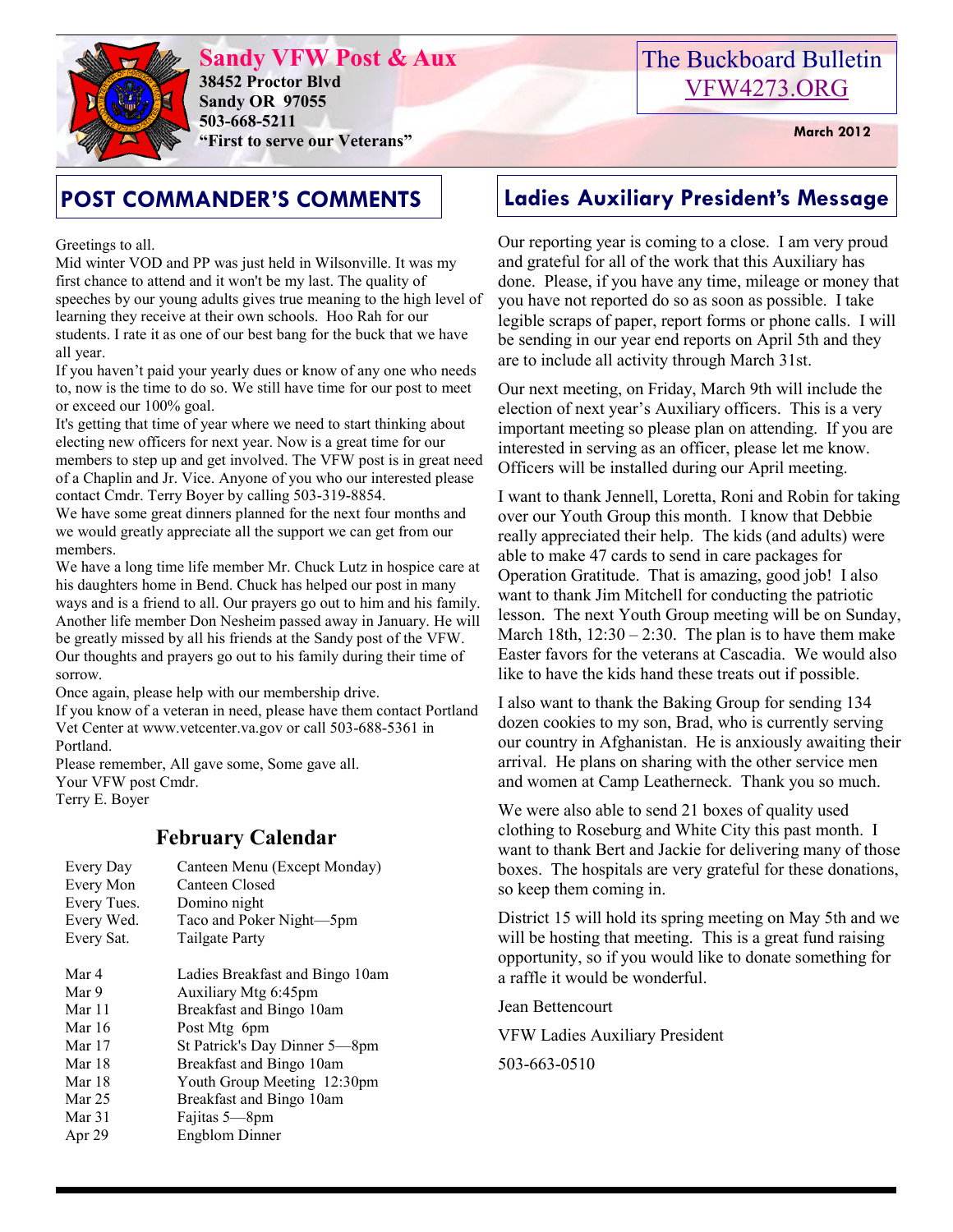## **Post Membership**

We are currently at 92% of our membership from last year. We need to get to  $100\%$  +. So if you are not current with you 2012 membership please come by the Post or mail you dues (\$26.00) to VFW Post 4273 P.O. box 404 Sandy, Or 97055. And if you know of a friend or neighbor who is eligble please bring them by the post to sign up. The more members we have the stronger our voice and the more help we have to aid our fellow comrades in need. Thanks to all of you who are giving up your time, making phone calls, knocking on doors and sending out E-mails to help get our membership to 100%. We're almost there. Keep up the good work. Thanks again.

Merle Stewart S r. Vices

### Newsletter articles are due MAR. 20 for the April. Newsletter. Contact your editor at: **[admin@vfw4273.org](mailto:admin@vfw4273.org)**

### [VFW4273.ORG](http://vfw4273.org/)

If you would like to receive this newsletter via E-Mail, please send your E-Mail address to:

**[admin@vfw4273.org](mailto:admin@vfw4273.org)**

## **Cancer Chairman**

Once again we will be having our BLUEBERRY PANCAKE, BACON & EGGS BREAKFAST on Sunday March 4th, 10.00 A.M. till 12 noon. Breakfast will be \$5.00. Bingo will start at 12;30. We will also be having raffle, tickets will be \$1.00 each or 6 for \$5.00

March is Colorectal Cancer Awareness Month;

Colon cancer almost always starts with a polyp. Testing can save lives by finding polyps before they become cancer. If pre-cancerous polyps are removed, colon cancer can be prevented. Eating a low-fat diet that is rich in fruits and vegetables may also make you less likely to have this cancer.

HAPPY ST. PATCRICK'S DAY

Voriece, Cancer Chairman

# **The Auxiliary Chaplain Judy Gascon 503 668 3748**

Our dear Sister Mary Page passed away at home Feb., 4th. She was a homemaker and a hunter. Her husband, Glenn, preceded her. They were longtime residents of Sandy. The memorial was held at the post on Feb. 11th.

Birdie and Al Foust are home now from an extended stay with their son in Washington due to illness. Birdie has been on constant oxygen, but now can go without during the day. Al has recovered from pneumonia and both are feeling better. They have outside help with the housework now.

Nancy Davis had a fall after her knee surgery in Feb. and is now in a rehabilitation facility.

Judy Gascon Auxiliary Chaplain 503-668-3748



Welcome to Cascadia Village

 $460$ 

administratorCV@livebsl.com

 $O: (503) 668 - 0300$  $F: (503) 668 - 1154$ 

# Post Officers Ladies Auxiliary Officers

| Commander             | Terry Boyer           | President          | Jean Bettencourt |
|-----------------------|-----------------------|--------------------|------------------|
| Senior Vice Commander | Merle Stewart         | Sr. Vice President | Dora Fitzpatrick |
| Junior Vice Commander | Glenn Yeager          | Jr. Vice President | Jennell Mitchell |
| Chaplain              | Melissa Samels        | Treasurer          | Jackie Key       |
| Quartermaster         | <b>Bill Miller</b>    | Chaplain           | Judy Gascon      |
| Judge Advocate        | John Lamb             | Secretary          | Debra Glenzer    |
| Adjutant              | <b>Brad Parkinson</b> | Guard              | Helene Hawkins   |
| Surgeon               | Dan Copher            | Conductress        | Jewel Lamb       |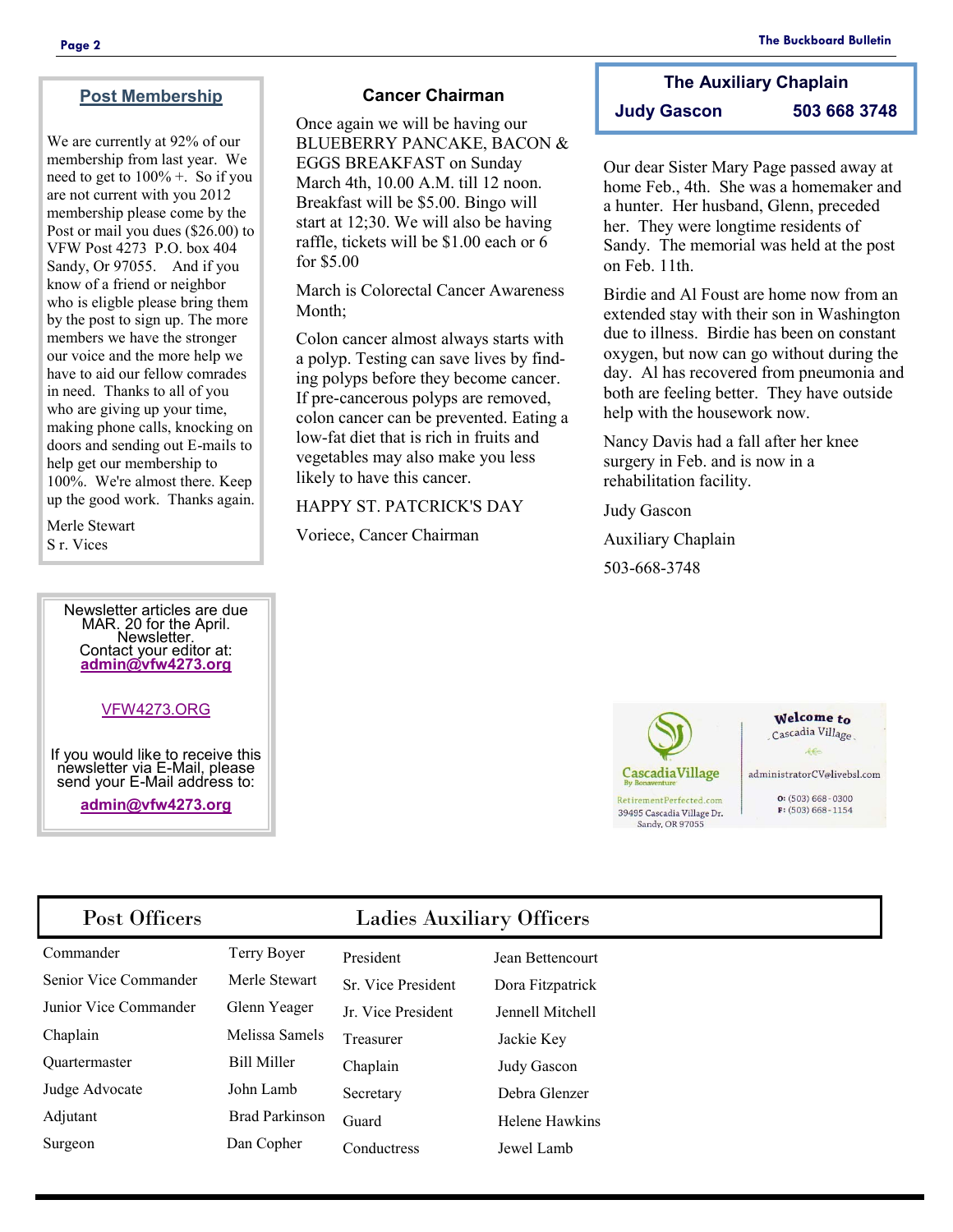### HELP US SAVE MONEY

If your Post Newsletter is delivered by the U.S. Post Office, but you have an E-mail address, please let us know. It costs the Post over \$160.00 per month for labels, printing and mailing the Newsletter, plus the time it takes to fold, label, address and prepare them for mailing. You can help cut these costs by having your Newsletter delivered to your E-mail address. Stop by the Post and give us your email address or Email Chris Wilson at *admin@vfw4273.org* and give him your updated E-mail address. Thank you for helping to keep the focus and dollars on veterans and veterans' families assistance.

Merle Stewart Sr. Vice

Did you know that Janice Raisl, Clackamas County Veteran Service Officer, comes to our community on the third Thursday of most months? You can visit with her at the VFW Hall, from 10 AM to 12 PM, each month, generally the third Thursday. No appointments are necessary, just drop in.

Please note: this schedule is interrupted sometimes in April and October because all state veteran service officers are required to attend a training twice a year and it frequently falls during the third week of the month. Watch the Post Newsletter for notice of changes during those months. While she's here, she can answer your questions about your entitlement to VA benefits, including using the VA for your health care needs. She can help you file a new claim with the VA or work with you on an existing claim or appeal. When necessary, she can offer you referral to appropriate resources. If you have questions about your entitlement to VA benefits or VA health care, please stop by the VFW Hall during one of her visits.

This is a free service to county residents to assist veterans and their eligible dependents in filing for, advocating for, and obtaining federal VA entitlements and other pertinent ancillary benefits. Please also feel free to come by to get acquainted or to ask questions. If you're unable to come in during her visit to Sandy, please contact her at the County Veteran Service Office at 503-655-8796 or 503-650-5631.

In March she will be here on the 2nd Thursday.

On March 6th, the Small Business Development Center is starting its highly recognized Small Business Greenhouse Program. This 16 week class is a flagship course for anyone wanting to start a business, has started a business but needs the foundation to move forward, or for the person who has always had an idea about a business and does not know where to start. The Greenhouse program has been the driving force behind multiple successful business start ups and is considered to be the best learning investment for budding entrepreneurs in the Portland Metropolitan area.

In addition to the weekly 3 hour class  $(6:30 - 9:30 \text{ pm}$  Tuesday), each class participant has the option for 2 hours of counseling a month. Counseling sessions are specific to the individual business, and are considered to be as valuable as class participation.

Enclosed is a flyer on the class that gives you all the details of this course content, tuition, schedule and comments from previous students.

The normal fee for the 16-week program and counseling sessions is \$495. However, because of your Veterans status, the fee is \$150.

The Greenhouse instructor is Rob Campbell. Rob is a Viet Nam combat Vet and has extensive experience with large, small, and start-up companies. For more information contact Myrna at 503- 594-0738, email: mrattle@clackamas.edu.

We encourage you to think of anyone in your family, business contacts, or friends that may also benefit from this opportunity.

Sincerely,

Tim Shea, Director

Clackamas Community College

Small Business Development Center

7736 SE Harmony Rd., Milwaukie, OR 97222

(503) 594-0738 – phone

 $(503)$  594-0726 – fax

Email: mrattle@clackamas.edu





**Matthew Kubitz Taxidermist** 

13160 SE Bobby Bruce Lane Boring, OR 97009 503.819.0591 503.663.1020 matthewkubitz@yahoo.com www.benchlegtaxidermy.com



17475 Beers Avenue Sandy Oregon Next door to VFW Post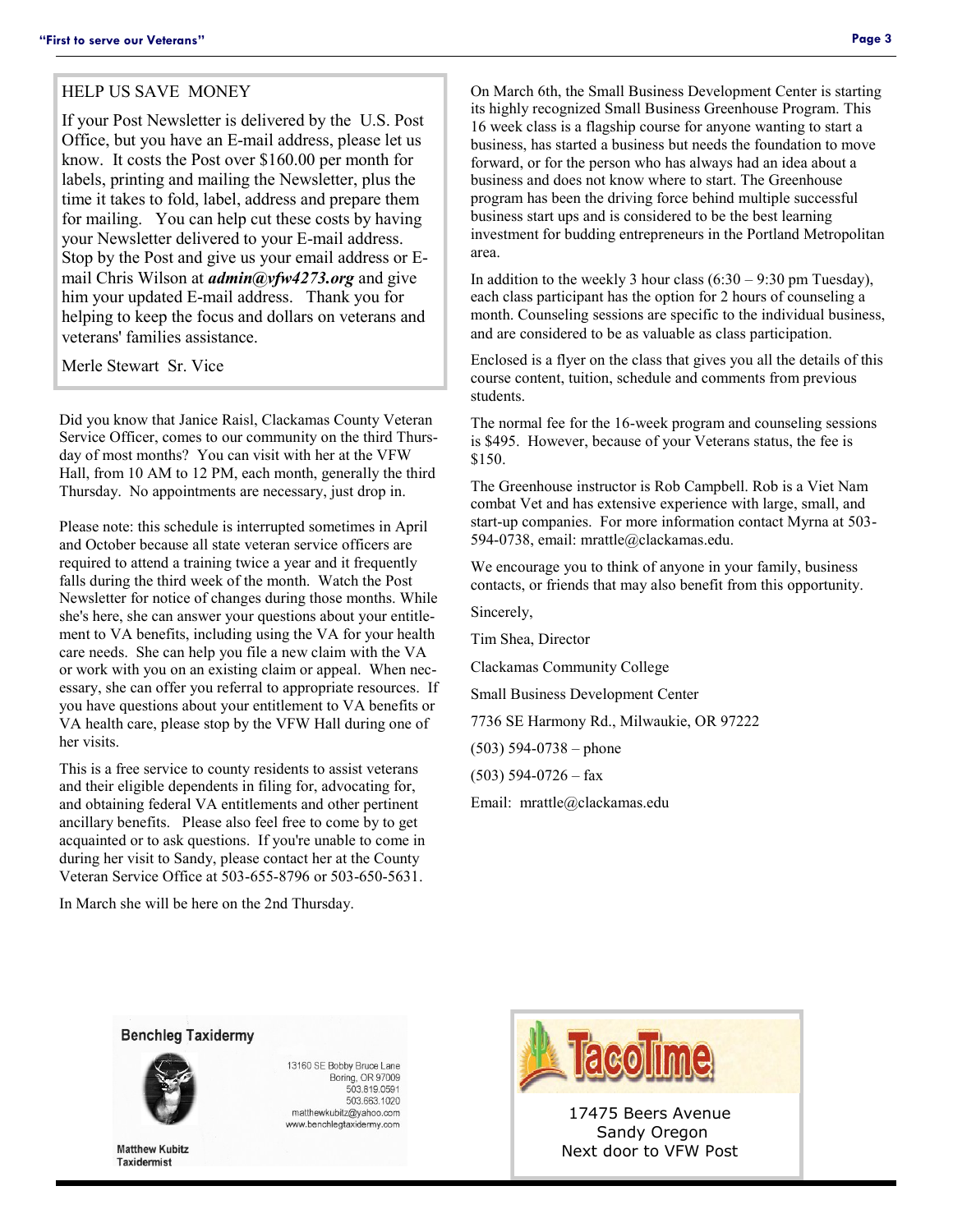# Canteen Corner

I would first like to thank everyone for their support in making my transition from Assistant Manager to Bar Manager an easy one. Thank you for all your support, kind words and Ada girl, you are all very

special to me and I look forward to many more days with all of you!

Mr. Copher (aka Chopper) thank you, thank you, for all your help and assistance with everything, I so appreciate it very much!

On to our upcoming events. Over the next few months and we are working on trying some new and hopefully wonderful things for you my wonderful customers and vets of the VFW Post 4273.

The Canteen will be providing dinner for our Woman's Auxiliary meeting night and on the Post meeting night. There will not be a dinner on March 16th post meeting night due to our dinner coming up

on the 17th of March, but it will resume for the April meeting. If you have any great suggestions of what you might like on those nights please let me or our other wonderful Senior Bartender Fawnda know.

Thank you to Commander Terry Boyer, Dan Vaughn and Gary Lightcap for putting on a great breakfast and Bingo on the 19th of February. Whoop Whoop Ada Boys!

We had a great turn out for Tim Wilson's "Kick Ass Brisket Dinner" on the 24th of February. Thank you to all who assisted with making it a great night!

March 5th will begin with a Breakfast and Bingo hosted by our very own Voriece Blair and Company, so lets make sure we all show up and support her and remember Bingo begins at 12:30 and we will be having

"Bloody Mary Special".

March 11th Mr. Bradley Dean Parkinson and Company will be hosting the Breakfast and Bingo, come join us for a fun filled Sunday with a new cook. Not sure what he will be whipping up yet but I am sure that it will be a great breakfast!

March 18th and March 25th Mrs. Loretta Wilson and Company will be hosting the Breakfast and Bingo, I am sure with the help of her wonderful husband Mr. Tim Wilson! Surprise Mr. Wilson!!! lol. It will be a good time had by all!!

March 17th will bring our Saint Patrick's Day dinner. Tim Wilson, Commander Terry Boyer and your all so wonderful "Queeny Bartender" Pamela will be hosting this event. Corn Beef, cabbage, red potatoes

and a great Veggie, and all the green beer you can drink. So come and join us for a fun filled "Saint Patties Day" dinner from 5-8 pm.

March 31st, Tim Wilson and Company will cooking up Fajita's from 5-8 pm. Our drink of the evening will be "Margarita's", Sound Yummy??? Come join us!!

We have a great Bar Menu:

| Halibut Fish & Chips   | \$5.50 |
|------------------------|--------|
| Chicken Strips & Fries | \$4.50 |
| Hamburger & Fries      | \$4.50 |
| Cheeseburger & Fries   | \$5.00 |
| <b>French Fries</b>    | \$2.50 |

Our new hours are from 2-7 Tuesday through Sunday, if you are there and having fun we always remain open. If we have a Breakfast and Bingo on Sunday then we are open at 10 am.

On a not so happy note one of our Life Members Mr. Chuck Lutz has taken a turn for the worst, please keep Chuck and his family in your thoughts and Prayers. We Miss you Chuck and all love you dearly!

Thank you to all again, you all know who you are, your support means a lot to me!

Look for more to come from the "Post 4273 Canteen Corner"!

Pamela

Your friendly Bartender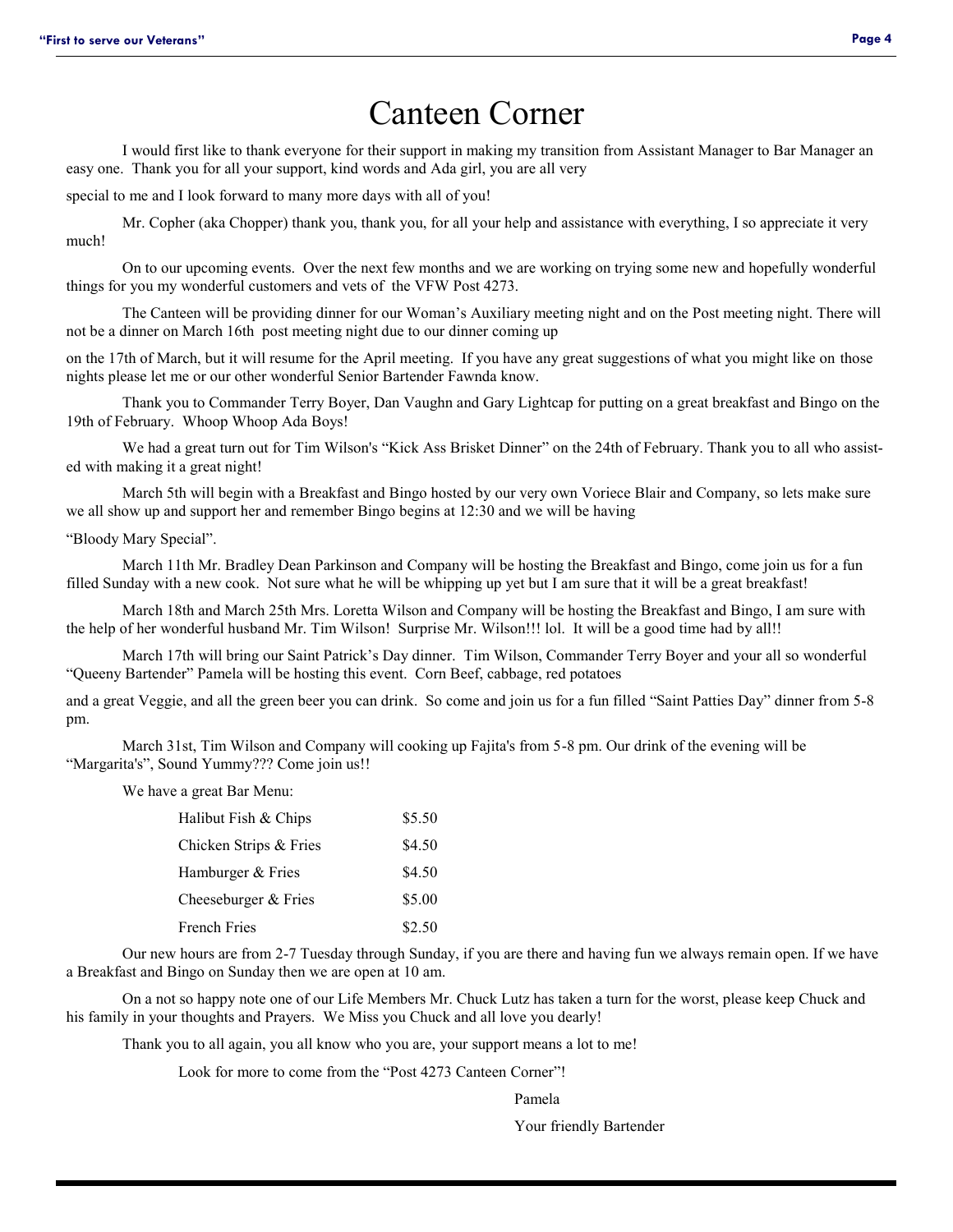# VA News

WASHINGTON – Veterans enrolled in the health care system of the Department of Veterans Affairs have begun to receive personalized booklets that explain their health care benefits and contain other useful information.

"VA is committed to providing our Nation's Veterans with consistent, clear information about the services available to them," said Secretary of Veterans Affairs Eric K. Shinseki.

The new booklet, called a Health Benefits Handbook, will provide a personalized listing of health benefits based on each Veteran's specific eligibility. The handbook will also have contact information for their local VA medical facilities, appointment scheduling information, guidelines for communicating with their clinical team and, as applicable, information about copays.

Distribution of the handbooks began this month, with all 8.5 million Veterans enrolled in VA's health care system scheduled to receive their handbooks by 2013. Veterans will receive updates to their handbook to reflect changes to their benefits or eligibility.

VA operates 152 medical centers and more than 800 community-based outpatient clinics. Last year, inpatient facilities treated more than 690,000 patients, while outpatient clinics registered more than 79 million visits.

For more information about the Health Benefits Handbook, visit www.va.gov/healthbenefits/vhbh or call VA's tollfree number at 1-877-222-VETS (8387).

## VA Health Care Benefits

VA operates the nation's largest integrated health care system with more than 1,400 sites of care, including hospitals, community clinics, community living centers, domiciliary, readjustment counseling centers, and various other facilities. For additional information on VA health care, visit: www.va.gov/health.

## Basic Eligibility

A person who served in the active military, naval, or air service and who was discharged or released under conditions other than dishonorable may qualify for VA health care benefits. Reservists and National Guard members may also qualify for VA health care benefits if they were called to active duty (other than for training only) by a Federal order and completed the full period for which they were called or ordered to active duty.

Minimum Duty Requirements: Veterans who enlisted after Sept. 7, 1980, or who entered active duty after Oct. 16, 1981. must have served 24 continuous months or the full period for which they were called to active duty in order to be eligible. This minimum duty requirement may not apply to veterans discharged for hardship, early out or a disability incurred or aggravated in the line of duty.

## **VetJobs Virtual Career Fair Is Now Live!**

Pre-register by visiting VetJobs.com

February 24, 2012

The VetJobs Virtual Career Fair is now live for transitioning military, National Guard, Reserve, veterans and their family members to pre-register and to post their resumes prior to the official launch date of Thursday, March 1, 2012!

Pre-register now by visiting the VetJobs (www.vetjobs.com) Search Jobs page and click on the Virtual Career Fair banner!

VetJobs is in the process of loading employers and their job postings which will be available on Thursday, March 1.

Post your resume early and come back often to see the new employers and the jobs they have posted throughout the two weeks of the Virtual Career Fair, March 1 through March 15.

The participating employers will be downloading and reviewing resumes starting on March 1.

This is a great opportunity to get in front of employers who are specifically participating in this unique two week Virtual Career Fair event with the sole purpose of recruiting and hiring transitioning military, National Guard, Reserve, veterans and their family members!

There is NO CHARGE for you to participate, but you may get a great job offer!

Do not delay. The participating employers have a high sense of urgency to hire for the job positions they are posting.

Please feel free to share the information about the VetJobs Virtual Career Fair with transitioning military, National Guard, Reserve and other veterans.

If you know of a company who should be participating, please send VetJobs the contact information at info@vetjobs.com.